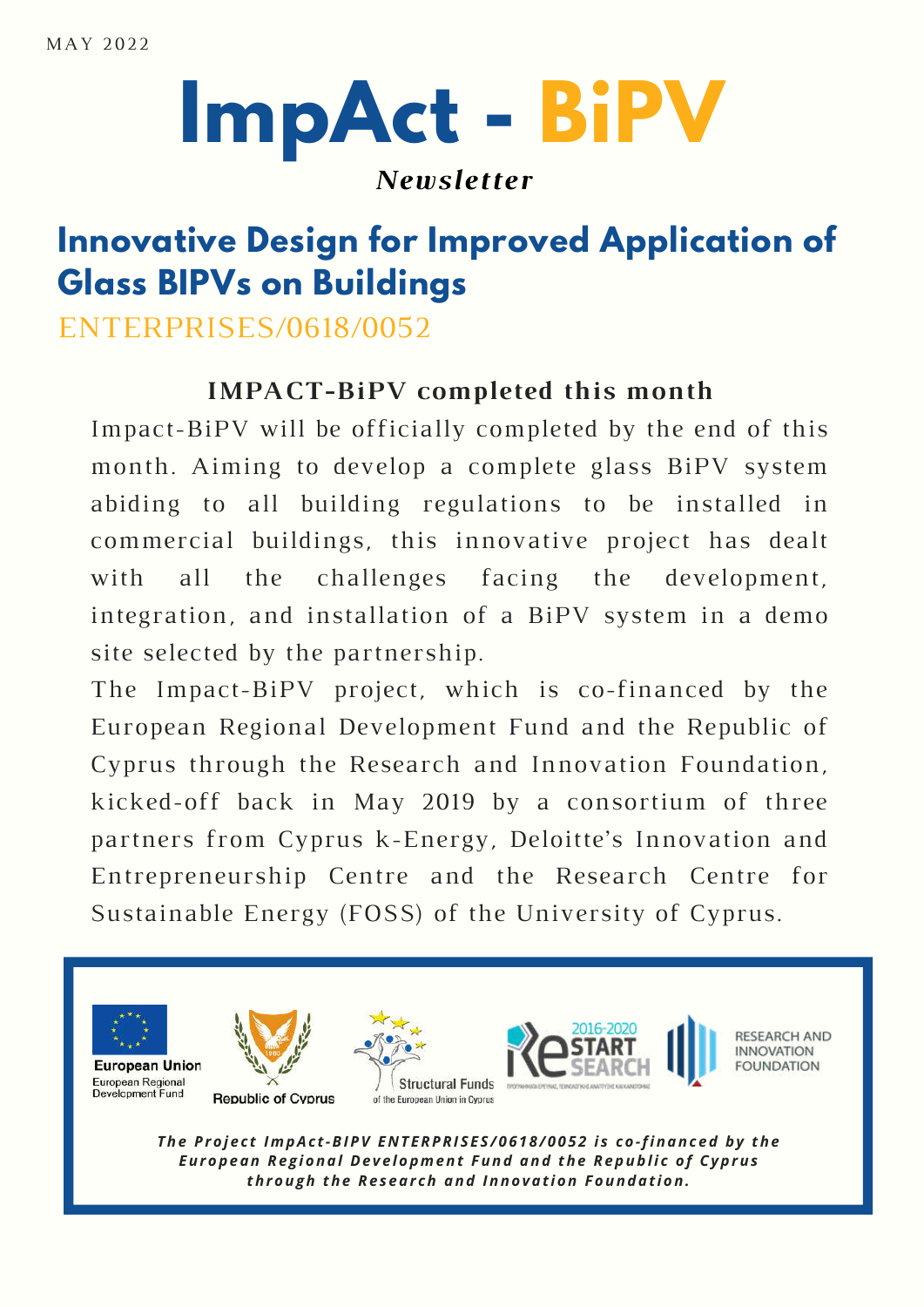### **Aims of the Project**

- To achieve the **development** and **testing** of a cost-effective solution for a **building-integrated photovoltaic (BIPV) system** for façade and window applications in Cyprus.
- To contribute to the creation of the **technical skills** required in the local industry to grow and sustain this new market in Cyprus, at the same time to attract the interest from other local building professionals in **energy efficiency.**
	- $\rightarrow$  To achieve a new way of thinking for Cypriot enterprises in which **SMEs** start contributing actively in local research and also creating collaborations between them, thus gaining important knowhow in **new technologies** and new methods of implementation.

**Start date: 15 May 2019 End date: 15 May 2022**

**Partners**





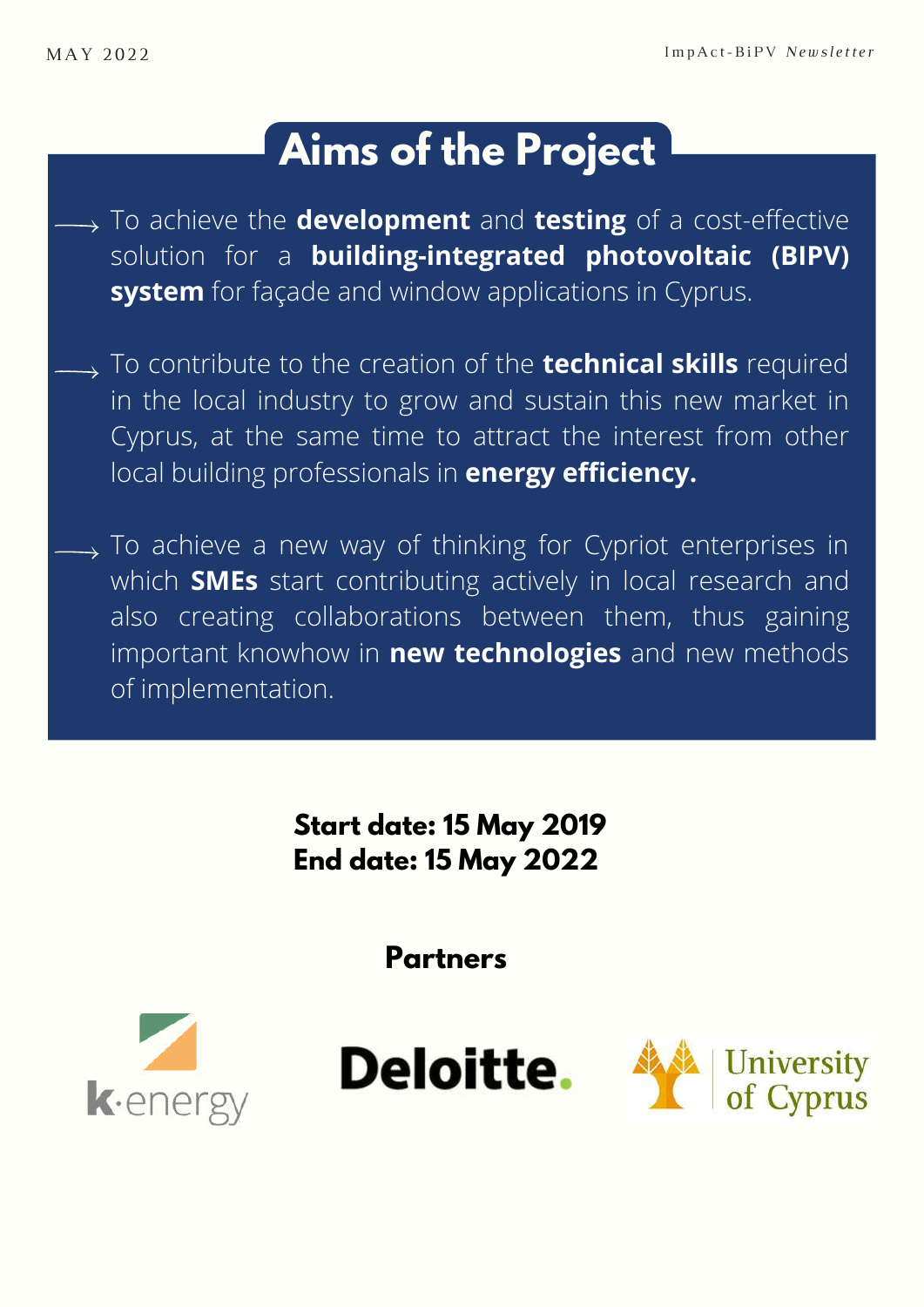#### **The future of solar energy in Cyprus**

Impact-BiPV project participated actively in the webinar organised on 20th April 2022 by the International Solar Society (ISES-CY) on the future of solar energy in Cyprus, with a presentation on the "Development of a costeffective solution for a BiPV system for façade and window application in Cyprus" delivered by k-Energy. All the partners attended the webinar and participated in the discussion.



### **Final Event**

On the 6th of May 2022, the ImpAct-BiPV consortium organized successfully the final event of the project, entitled "The transition towards nearly Zero-Energy Buildings (nZEBs)". The aim of the event was to present the results of ImpAct-BiPV project, which is coming to an end in May 2022, while at the same time inform and discuss issues around energy efficiency, photovoltaics, deep renovation and rehabilitation of buildings using innovative technologies and nZEBs related issues.

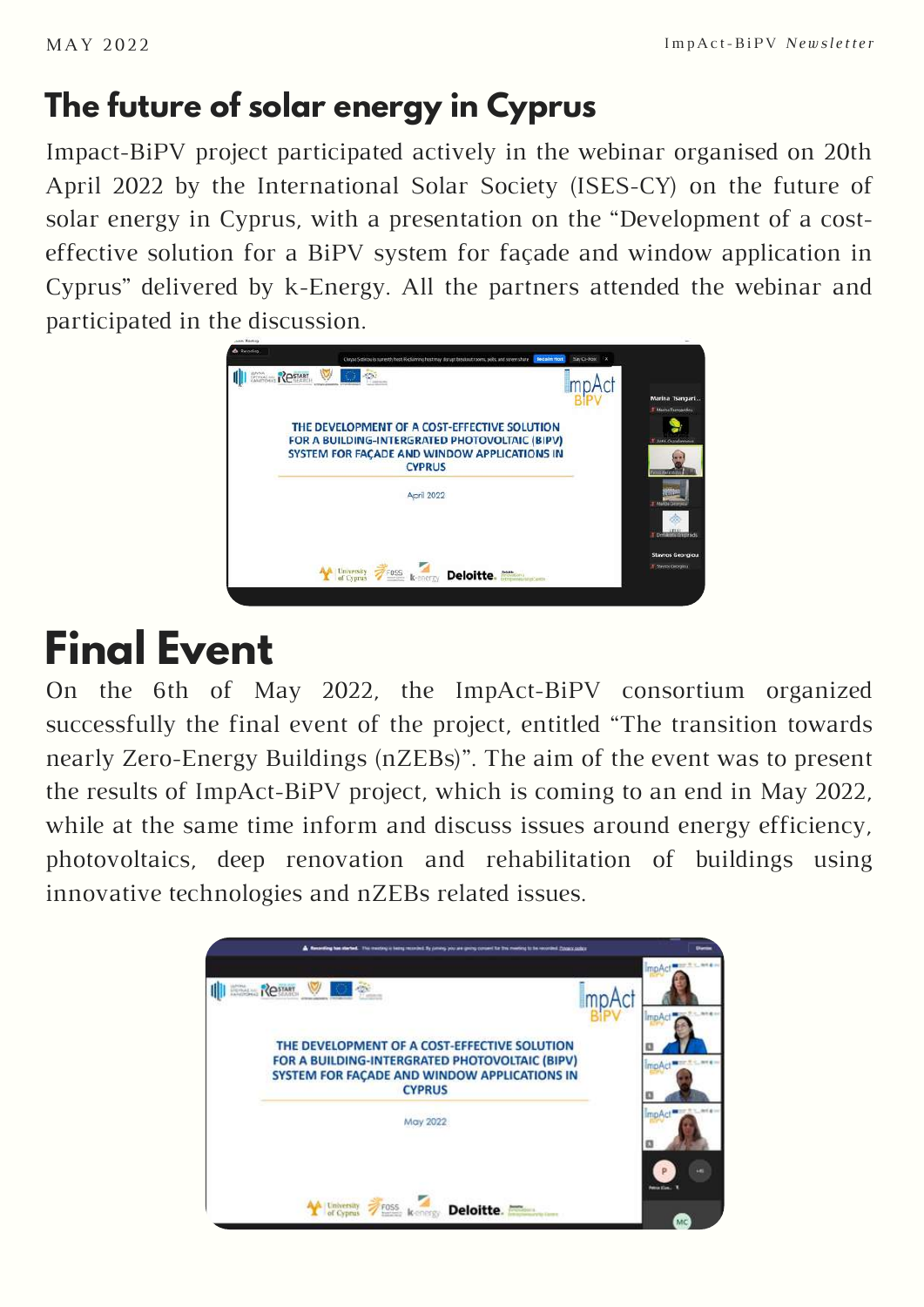## **Project outputs and results**

#### **Report for BIPV potential in buildings in Cyprus**

In the context of the project, a report was produced analysing the penetration of BIPV technologies in new and existing buildings in Cyprus. According to the research and analysis conducted, many buildings in Cyprus are residential with a large portion of them being apartment blocks or multi – storey buildings. In addition, the current trend in the building sector in Cyprus favours the construction of luxury multi-storey buildings. Thus, to transform them into NZEBs all available surfaces should be utilised including rooftops, façades, balconies etc. Due to the NZEB directive towards on – site renewable energy sources and the limited available space on rooftops, the implementation of BIPVs becomes an attractive solution for new and existing multi – storey buildings. Moreover, it is also an attractive solution for single or duplex family houses that would like to combine PV modules with the architectural elements on their buildings.



**Review of technical solutions/products available on the market** Through the project, we reviewed the technical solutions and respective products available on the market, and presented a wide range of BIPV technologies, including real–case applications. Both crystalline silicon and thin–film technologies are utilized for BIPV applications. Although crystalline silicon PV is the most common material for rooftops and skylights, thin film is preferred for curtain walls and rainscreen façades due to their uniform appearance and performance in shaded environments. In addition, for many projects a short payback period has been predicted, indicating that BIPV technologies can be a viable solution towards NZEBs. Nonetheless, considerations such as shading from surroundings and thermal insulation should also be reviewed during the design process.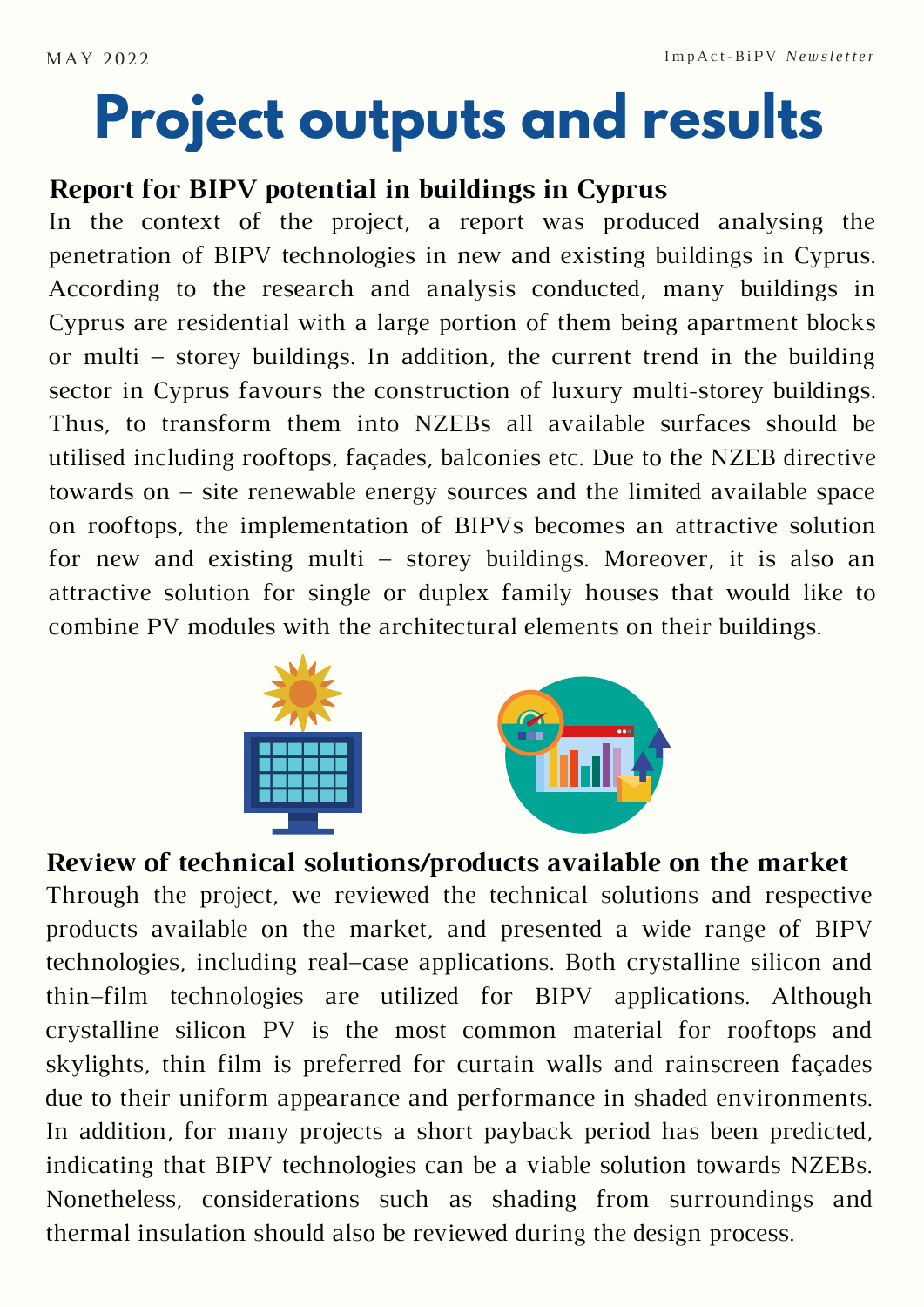#### **BIPV solution design**

Moreover, another report was produced which constitutes a comprehensive review of the two BIPV applications that we are developing in ImpAct-BIPV project: the PV window and the PV balcony. The review is focusing on the selected pilot site that is going to accommodate the designed BIPV solutions and on the products' specifications. It aimed at determining the PV Glass and the aluminium frame that is used for this project to design a product that has the dual functionality of generating electricity and serving as a building component, which is common to almost all existing definitions.



#### **BIPV glazing system developed**

This report aimed to present the development of the final product, hence the assembly of the module within the aluminium frame. In addition, the BIPV solution was installed on the selected site, in order to design the final product that has the dual functionality of generating electricity and serving as a building component, which is common to almost all existing definitions.



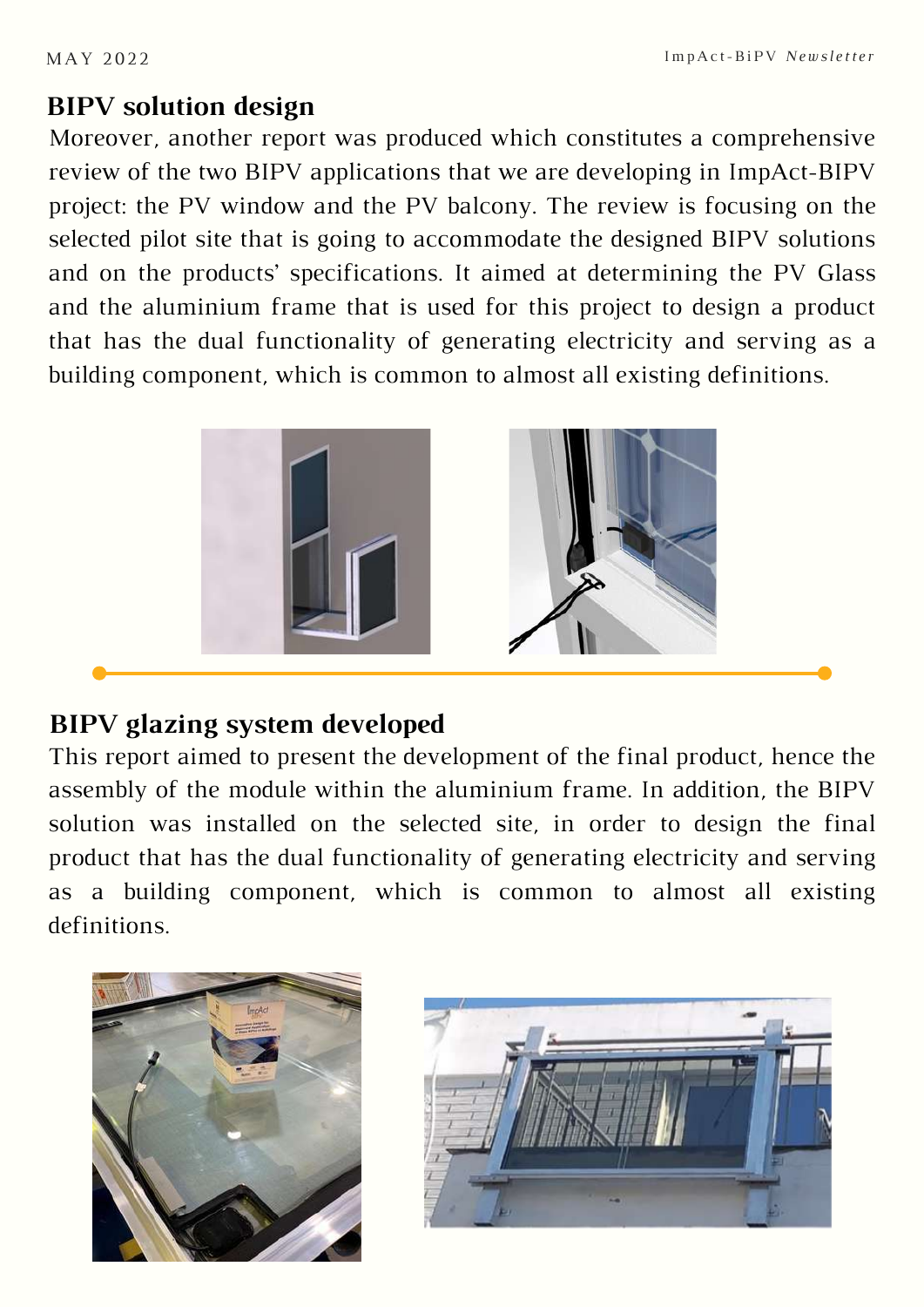#### **Cost-Benefit Analysis**

In addition to the demonstration aspects, the financial dimension of the BIPV solution is investigated based on the capital expenditure and the operating costs, taking into consideration all the qualitative and quantitative benefits of the solution. The main pillars of the cost-benefit analysis are the project characterization, costs and benefits estimation and comparison between the costs and benefits between alternative solutions.



#### **Consortium Meetings**

During the implementation of the lifecycle of the project, partners had the chance to meet physically several times. Later, due to the COVID-19 restrictions they held regular online meetings to coordinate for the implementation of project deliverables.